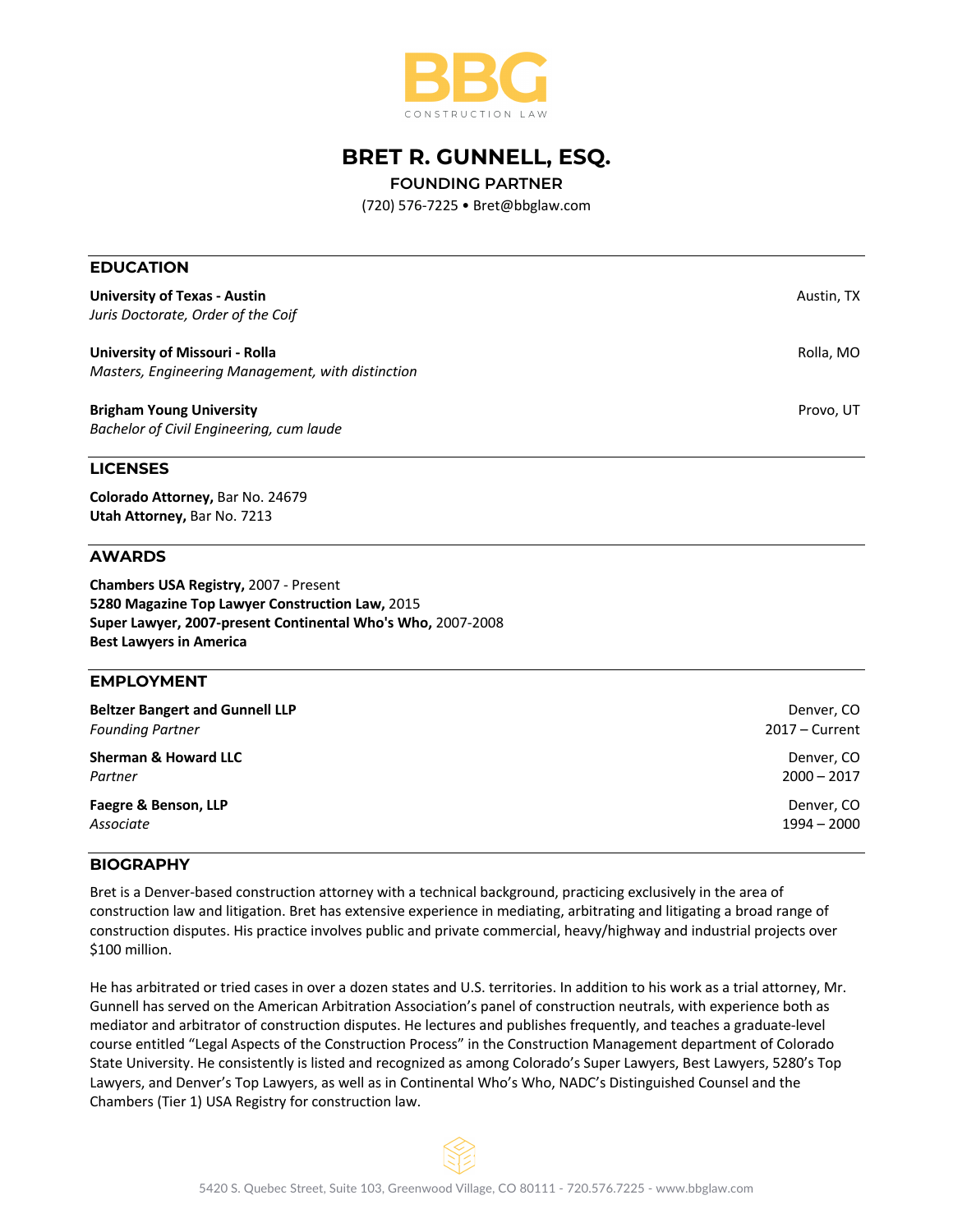

## **PUBLICATIONS**

- Adverse Weather and the Construction Process. Construction Briefing, Federal Publications, Inc. September 1998.
- Interpreting and Enforcing Unsigned Construction Contracts. Construction Law Notes. September 1998.
- Claims for Lost Profit. Proving and Pricing Construction Claims, Wiley Law. 1996.

#### **SPEAKING ENGAGEMENTS**

• Sherman & Howard Construction Law Update. 2005-2017.

## **REPRESENTATIVE MATTERS**

- Obtained defense verdict on \$27 million in claims brought by EPC contractor, and recovered \$5 million in extra work, changed conditions and attorneys' fees claims on behalf of marine contractor, on Mexico power plant project involving construction of a \$22 million underwater pipeline.
- Obtained bad faith jury verdict, entailing double damages and attorney's fees, against general liability carrier for its
- unreasonable delay and denial of coverage for damages arising out of a construction accident.
- Prevailed in bench trial, recovering \$2 million in damages and attorneys' fees, on behalf of girder supplier in disputed termination of a \$7 million subcontract on a Utah highway construction project, which judgment was affirmed on appeal by the Utah Supreme Court in a published opinion (210 P.3d 263).
- Obtained \$1 million verdict (including attorneys' fees) on behalf of general contractor against a subcontractor after two-week jury trial involving delay and defective work claims on a mountain condominium resort development, and a defense verdict on \$0.5 million in counterclaims.
- Prevailed in arbitration over a termination and payment dispute on behalf of a general contractor against the developer of a multi-family residential construction project, which award was affirmed by the Colorado Court of Appeals in a published opinion (181 P.3d 283).
- Represented general contractor against owner, insurers and subcontractors in \$12 million of extra work/construction defect claims over construction of \$70 million high-rise assisted living facility.
- Represented general contractor against owner in \$5 million of extra work/delay claims over construction of \$35 million power plant facility.
- Represented general contractor against owner/developer in \$11 million mechanic's lien claim over construction of \$80 million 8-story hotel and condominium complex.
- Represented general contractor against owner in \$27 million of extra work/delay claims over construction of \$193 million buried highway tunnel.
- Represented general contractor against owner and subcontractor in \$7 million of extra work, delay and defective construction claims over construction of \$10 million highway bridge.
- Represented marine contractor against owner and insurer in \$12 million of extra work and builder's risk insurance claims over construction of \$22 million underwater pipeline.
- Represented owner against general contractor in \$7 million of construction defect claims over construction of \$20 million water distribution pipeline.
- Represented subcontractor against general contractor in \$1.2 million mechanic's lien claim over construction of \$6
- million structural steel system for hotels.
- Represented general contractor and surety against owner and subcontractors in \$2 million of extra work/delay claims over construction of \$18 million 8-building condominium retirement community.
- Represented marine contractor against owner in \$4 million of extra work/delay claims over construction of \$14 million commercial wharf.
- Represented Owner against CM/GC in \$50 million of extra work/delay claims over construction of \$280 million tristate telecommunications fiber network.
- Represented lender against general contractor and subcontractors in \$2 million of mechanic's lien claims over construction of two \$4 million hotels.